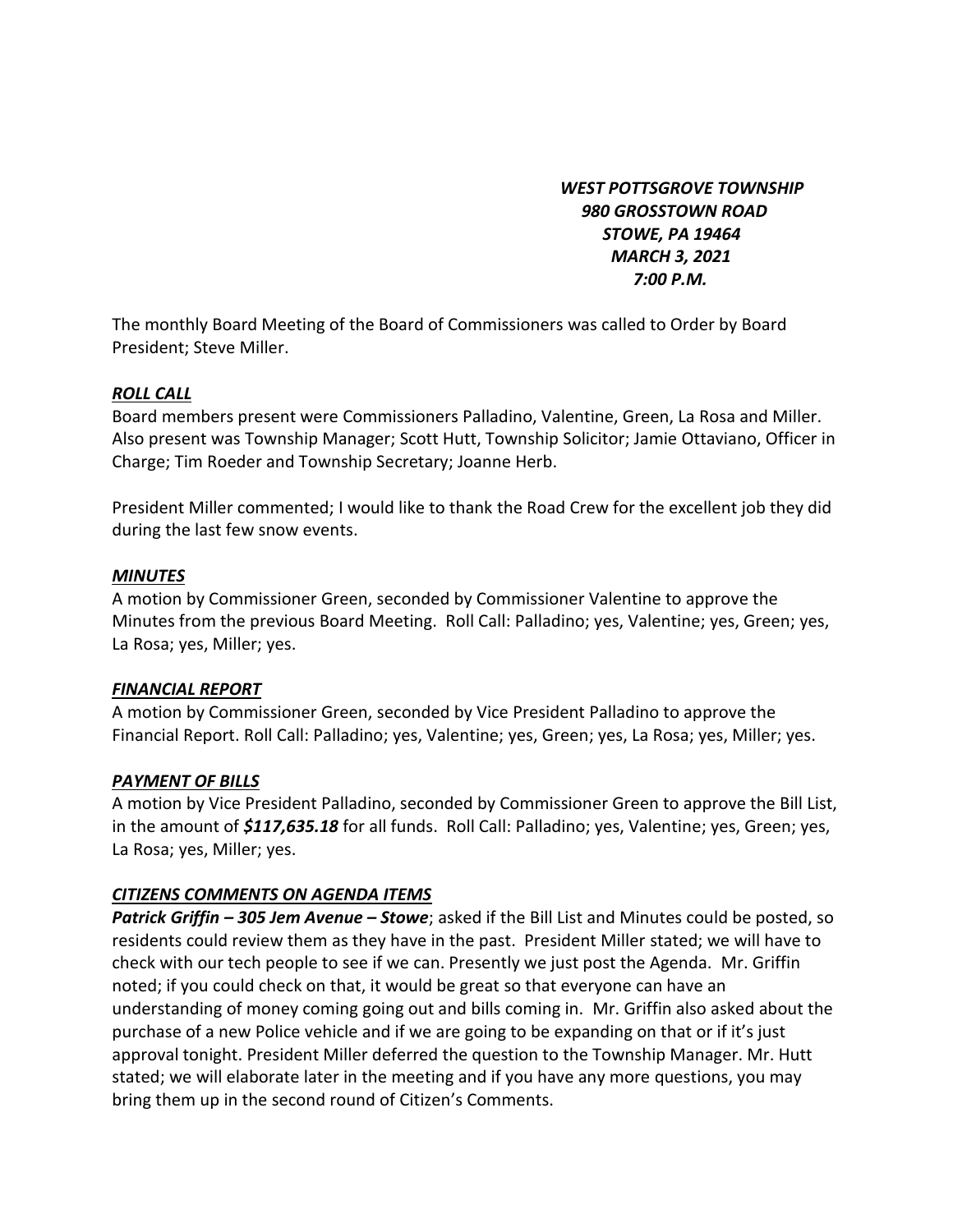*Patricia Urban – 306 E. Race Street, Stowe* – noted that she was informed by Mr. Hutt that Quinter Street would be doing some sort of excavating, adding; I am still getting flooding in my basement. Mr. Hutt commented; we had our Pre-Bid meeting for the Quinter Street project and will award the contract in the middle of the month. Ms Urban commented; I heard you were doing some other things on Grosstown Road and wondered about Quinter Street, confirming; you are definitely going to put the bid in? Then when would that start? Mr. Hutt stated; I do not have that timeline in front of me, but most likely a month later. Ms Urban asked; what is going on with the Firehouse, are we still going to have one? President Miller stated; as far as the Fire Company is concerned; we had a meeting with them a few weeks ago with their new administration. We are moving forward to try to get them in the right spot; as far as administratively. West End Fire Company is still responding to calls and we are working with them to get whatever internal issues they have; straightened out. Ms Urban asked again; they aren't thinking of dismantling in a few months, or year to come though, are they? President Miller stated; I can't answer that because the issues that they're having are internal with West End Fire Company; which is separate from the Township, adding; they have some issues that they are trying to work on to stay afloat. President Miller noted; as we've said, we met with them a few weeks ago to come up with a plan and hopefully it works out for them. Ms Urban asked; who is their Fire Chief right now. President Miller stated; Nick Egan, adding; again, they've gone through some internal issues, including Fire Chief and that's on them, we've got nothing to do with that. Ms Urban stated; it's like a security knowing they are there. President Miller stated; we will always make sure someone comes if there is a fire; you don't have to worry about that.

#### *MR. PALLADINO: COG, CODE ENFORCEMENT, PUBLIC WORKS*

*Code Enforcement – February 2021*

| Code Calls $-3$              | Permits Issued $-8$       |
|------------------------------|---------------------------|
| Code Inspections $-3$        | Hearings -0               |
| Code Complaints $-3$         | Complaints Resolved -1    |
| Rental Inspections - 6 Units | Rental Permits $-0$       |
| Rental Registrations $-0$    | Notice of Violations $-0$ |
| Code Notices $-0$            | Property's Posted $-0$    |
| Permit Inspections $-16$     | Citations $-0$            |
| Site Inspections $-0$        | Completed Permits - 12    |
|                              |                           |

| <b>Rental Registration Fees</b> | \$           | .00          |
|---------------------------------|--------------|--------------|
| <b>Building Permit Fees</b>     |              | $5$ 7,516.50 |
| <b>Construction Costs</b>       | \$479,275.00 |              |

Vice President Palladino stated; the rest of my report will be covered under Old and New Business.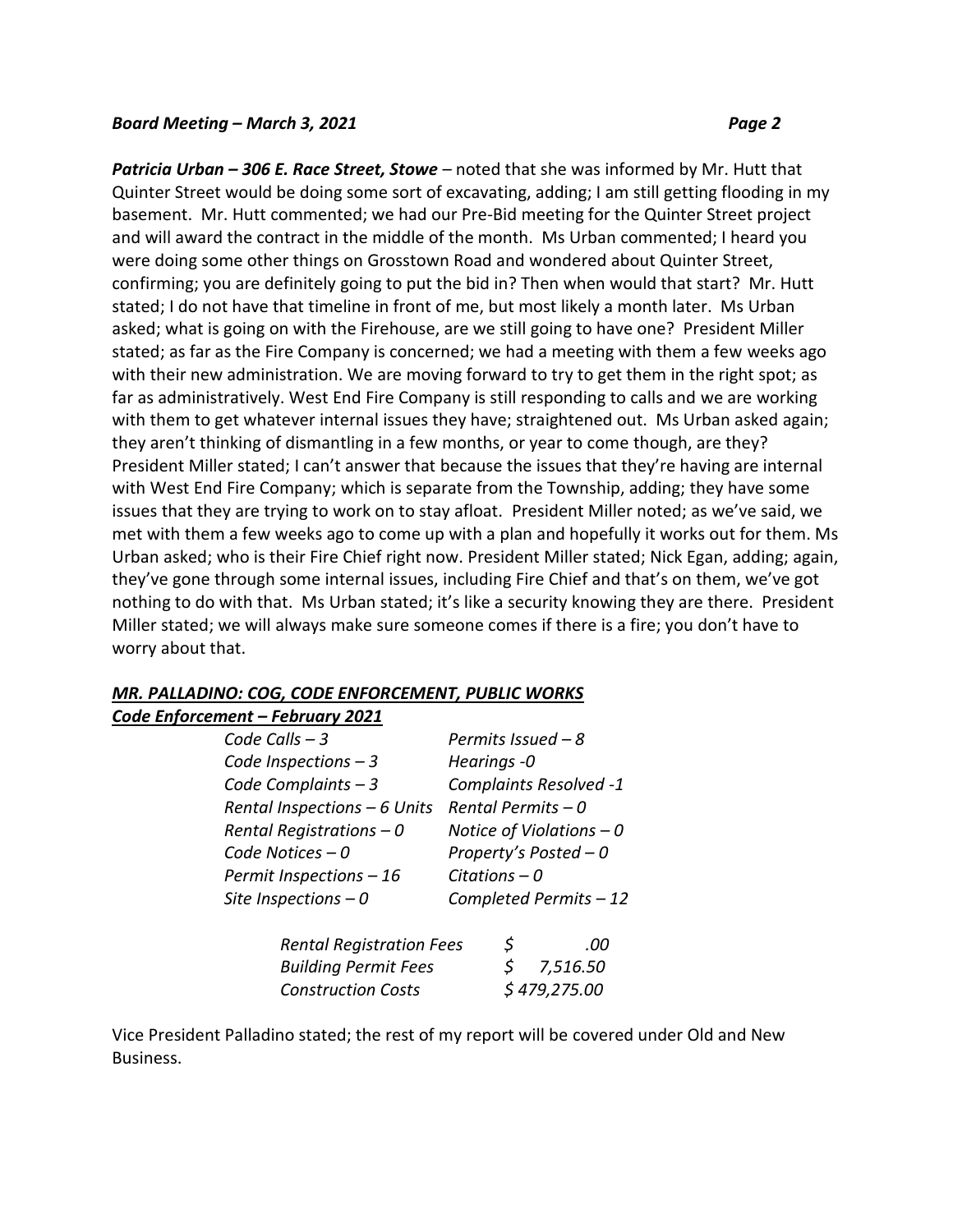# *MR. VALENTINE: REGIONAL RECREATION, RECREATION, TOWN WATCH*

#### *Regional Recreation*

Commissioner Valentine reported; Michael Lane is retiring. We have advertised his position and have gotten 12 applicants.

#### *MR. GREEN: RECYCLING, FINANCE, EMERGENCY MANAGEMENT*

#### *Recycling*

For the month of February, there was 20.02 tons of recycling collected.

#### *Emergency Management*

Commissioner Green reported; I received a letter from the County Emergency Management Coordinator and the Limerick Generating Station Exelon Drill is scheduled for Tuesday, November 16, 2021. Every few years you are federally evaluated and the rest of the time it will be a PEMA evaluation. This year every municipality is going to have a Federal Evaluator, evaluating how the EOC's work, adding; we just had that a few years ago and did very well, scoring high marks. So, we will have a Federal Evaluator in here when we do the Limerick Drill this year. I have not heard anything about Exelon doing anything with regards to training. Other years they would have training in Pottstown for all of the municipalities in the area, but nothing has been put out on that and I'm pretty sure we won't see anything right now, noting; Exelon is in the middle of splitting from their generation and distribution, into two separate independent companies, and I'm sure it's also got to do with COVID this year. I will be scheduling training for all of the EOC staff, adding; they will have to get some emergency training and tabletop exercises done before October 1, 2021 in preparation of the Limerick Drill, so I will be scheduling that with County.

## *MR. LA ROSA: PLANNING, ZONING, REGIONAL PLANNING*

#### *Regional Planning*

Commissioner La Rosa reported; I represented the Township at a Regional Planning Meeting on February 24. The topic of discussion was the presentation of Strategic Planned Presentation, by a company called BerryDunn. Barbara Heller made the presentation, with lots of details on their goals to tie the communities together, to improve the parks, trails, open spaces and recreational opportunities throughout the region and come up with a plan of action; which I will report to you at the next meeting.

### *MR. MILLER: FIRE, POLICE, CIVIL SERVICE*

#### *Fire*

For the month of February, there were a total of 12 calls in Montgomery County; 10 in West Pottsgrove, 0 in Upper Pottsgrove, 1 in the Pottstown Borough and 1 in Lower Pottsgrove. There were 9 calls in Berks County; 7 in Douglass Township, 1 in Union Township and 1 in Birdsboro. The were no calls in Chester County. There were 82 personnel who volunteered their time for 43.88 hours.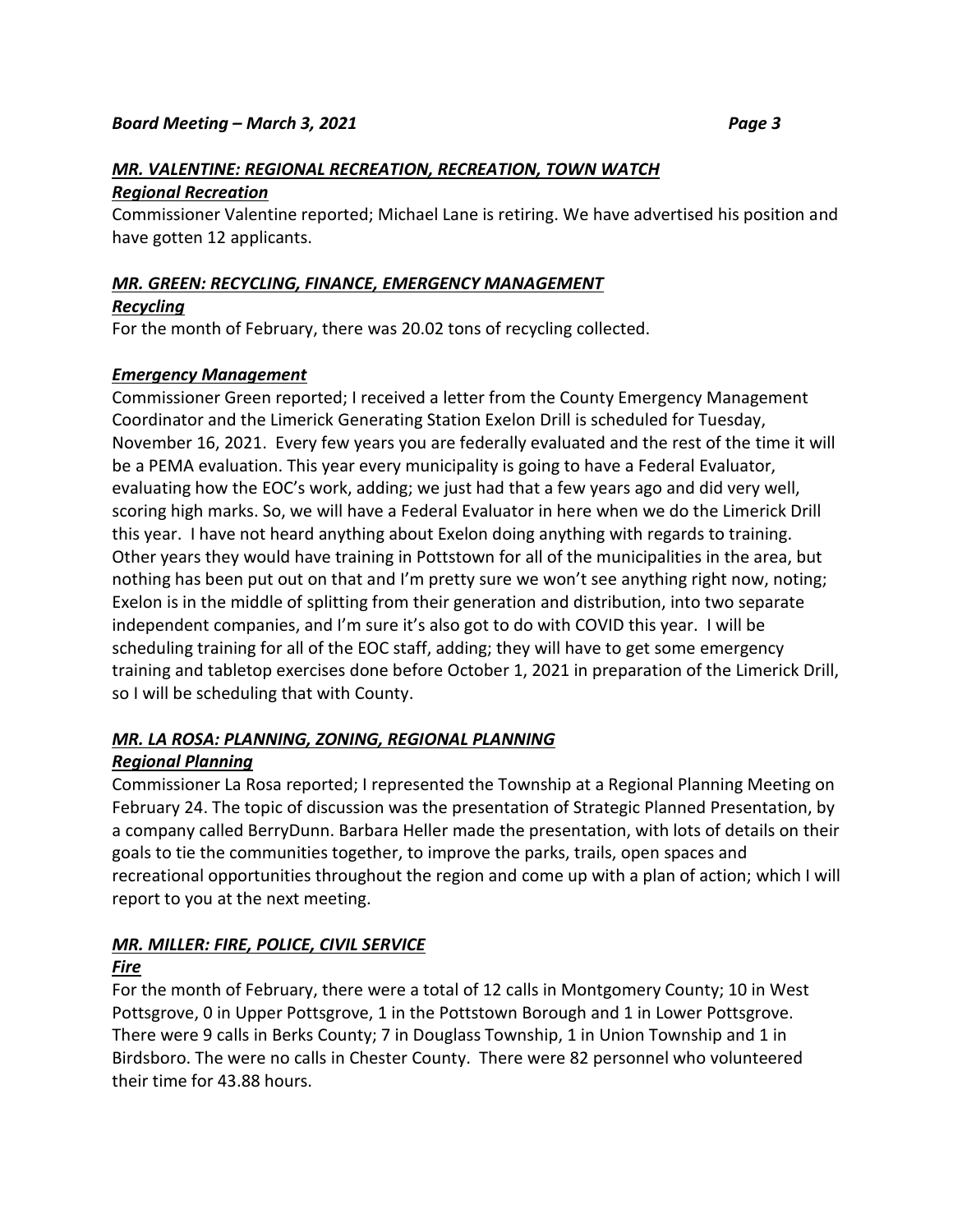#### *Police*

| Officer In Charge – Tim Roeder's Report |
|-----------------------------------------|
| Total Calls $-$ (Feb) $-379$            |
| Total Arrests – 6                       |
| Adult $-6$                              |
| Juvenile – 0                            |
| Total Citations – 7                     |
| Traffic $-5$                            |
| Non-Traffic $-2$                        |
| Traffic Warnings $-3$                   |
| Crimes – 14                             |
| Assists – 28                            |
| Mileage $-3,031$                        |

#### Total Calls – *(Feb)* – 379 *Abandoned Vehicles*

Vehicles Acted Upon - 1 Vehicles Tagged Abandoned - 1 Vehicles Removed From Roadway - 0 Vehicles Removed From Private Property -0 Vehicles Pending Action - 0

#### **Monthly Codes Report**

Other Code Violations – 39 (Snow) Abandoned Vehicles  $-0$ Citations – 0

#### *Juvenile Report*

Calls – *(Feb)* - 8 Parent/Juvenile Conferences – 1 Child Abuse – 1 Community Relations – 1

#### *MANAGER'S REPORT*

- Mr. Hutt noted; I want to express our continued thanks to our Public Works Department and our secondary plow unit; Above Grade Landscaping, for their efforts during the seven winter events in February. There was 266 tons of salt used during that time frame and we have 250 tons remaining on site. We have also renewed our SALT contract with COSTARTS for 2021-2022.
- *Quinter Street Sanitary Sewer Project*; On February 19, 2021 we held our Pre-Bid Meeting. Multiple contractors were either on site or attended via Zoom. Bids open March 4, 2021 and the anticipated contract award date is March 18, 2021.
- Mr. Hutt reported; on March 5, 2021 Montgomery County Association of Township Officials will hold the virtual Spring Conference for this organization. I will be presenting on a panel at that conference, regarding fiscal issues, COVID's impact and how to move projects forward.
- PennDot informed us with regards to bridge inspections, that our next bridge inspection will be 2022.

#### *SOLICITOR'S REPORT*

The following is my report of the tasks I performed as Solicitor for West Pottsgrove Township since the Board of Commissioners' last, regularly scheduled meeting on February 3, 2021, up to and including March 3, 2021.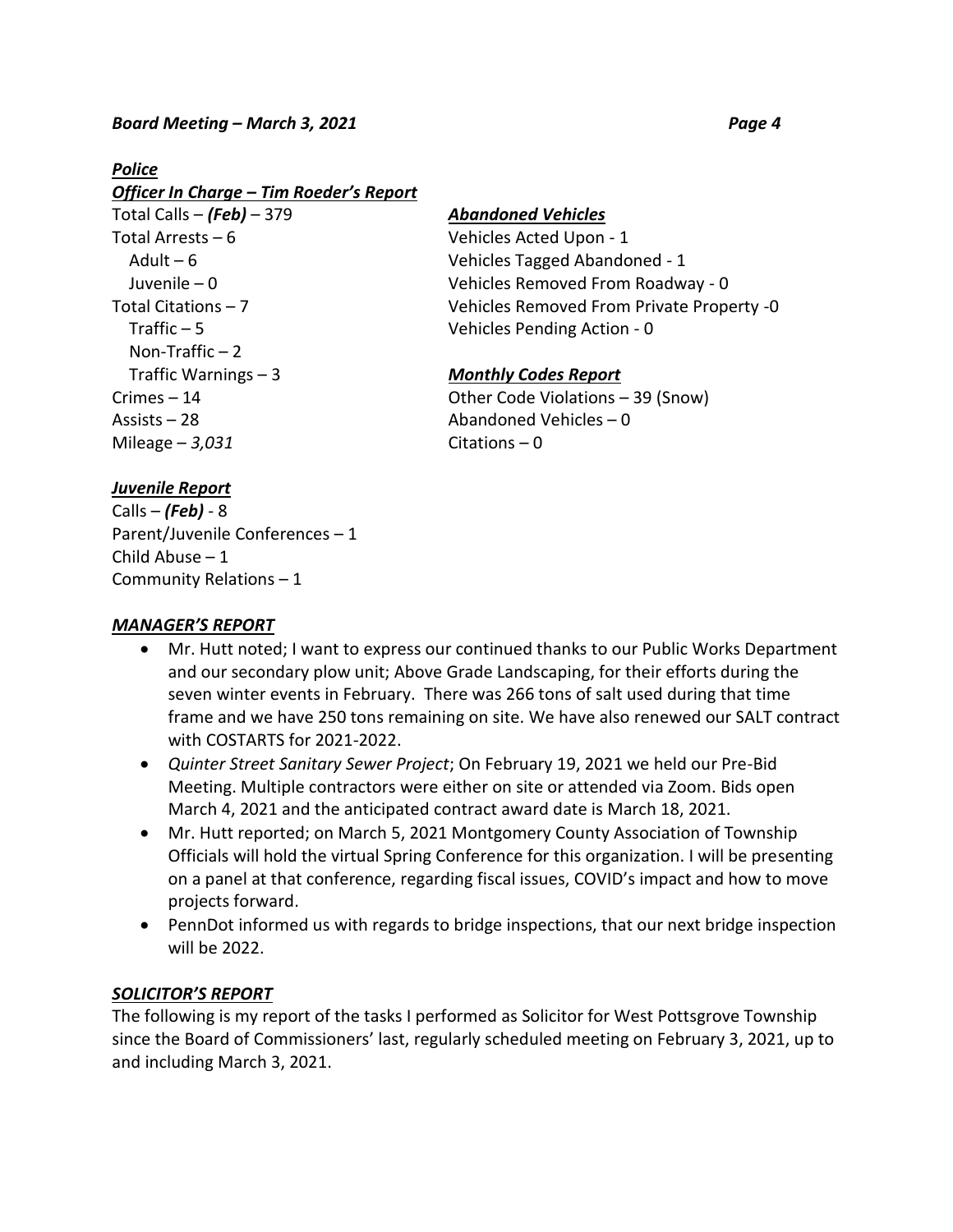#### *SOLICITOR'S REPORT – Continued*

- 1. Pottstown Gryphon Dryer
- 2. Advertise sale of 980 West High (second time)
- 3. Review J & B MOU regarding working during inclement weather
- 4. Provide form Land Development and Financial Security Agreement for Panda Express
- 5. Review AJ Jurich close-out documents

#### *OLD BUSINESS*

#### *Montgomery County Planning Commission – West High Street Corridor*

Mr. Hutt introduced Mike Narkowitz and Matthew Edmond from the Montgomery County Planning Commission, who will offer some suggestions and give a brief presentation regarding the previously discussed paving project on the West High Street Corridor. Matthew Edmond spoke as one of the Assistant Directors of the Montgomery County Planning Commission and head of the Transportation Section. Mr. Edmond gave a recap of PennDots repaving program and what it can provide the Township. Mr. Edmond reported; each year PennDot repaves dozens of miles of major roads, and this year West High Street is on that list. This provides an opportunity for those communities to install bicycle lanes, adding; this year it was King Street in Pottstown. We took a 4-lane road, similar to scale and size to West High Street and added bicycle lanes, and it works, noting; they are designed to meet Engineering criteria, with a lot of study and analysis that goes with it and it's done carefully. Mr. Edmond noted; this is the time that West Pottsgrove decides what they want to do and if they do want me to send the request letter. After that happens, PennDot starts the design, pays to install the striping and signs, and of course, the Township needs to refresh the lane markings on an as-needed basis. Mr. Edmond discussed the impact on West Pottsgrove Township, noting what would be repaved and where the bike lanes would go. In 2021, PennDot will repave 3 l/2 miles of High Street; starting in Pottstown and coming all of the way up to the Berks County line. Pottstown currently has the bike lanes up to College Drive. PennDot already did an analysis of the corridor and found bike lanes between High and Manatawny will be reproduced, the rest of the segments are subject to the High Street Corridor study and feel it's feasible to make room for bike lanes in both directions. Mr. Edmond showed a diagram to the Board as to what it would look like, explaining the diagram and how it would impact West Pottsgrove. The diagram showed what it looked like today; 4 travel lanes with 2 minimal shoulders of bearing width and explained what we would end up with would be; 2 travel lanes, one center turn lane and ample bike lanes. These might vary in width, but PennDot thinks it's possible to get them as protected bike lanes because they've got enough width to buffer them from traffic. Mr. Edmond then explained through the diagram; the High and Grosstown Rd intersection, showing 2 travel lanes in each direction with left turn lanes. The change would be one travel lane in each direction, the center turn lane stays and the bike lanes carry through; which is an important safety feature. Mr. Edmond then discussed the Regional High Street Study; the Pottstown Metropolitan Regional Planning Commission and what it means to this section of West High Street. Traffic studies done show 4 traffic lanes are not necessary; the number of crashes and land development for business is the biggest issue in the corridor; we cannot develop.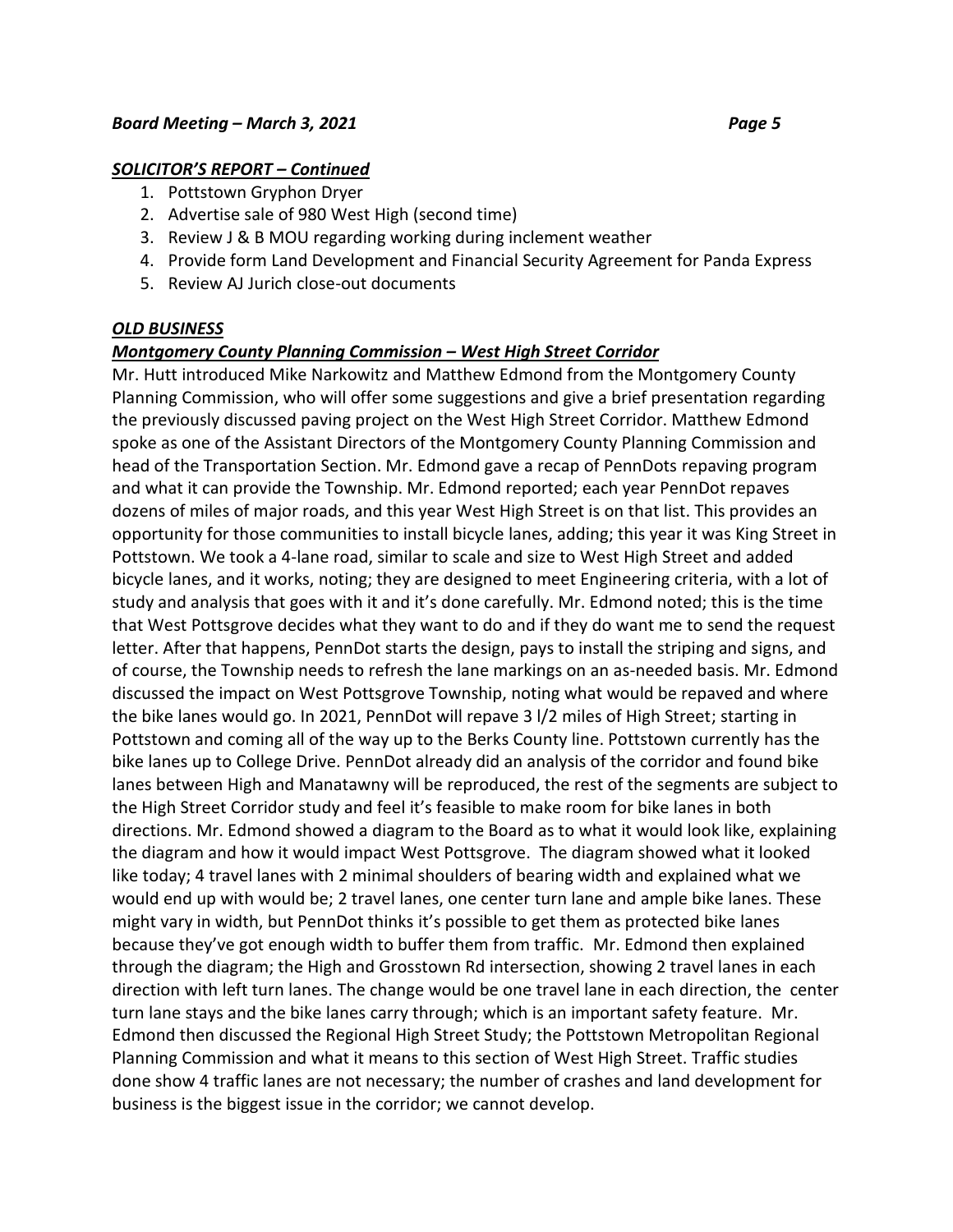The next issue is beautification, next are sidewalks and then bicyclist safety. Mr. Edmond also discussed traffic analysis, which showed little to no change in delay. He added; Pottstown is discussing this right now and most likely will continue down to Glasgow. Now West Pottsgrove needs to discuss and decide what you would like to do. Commissioner Green asked when the study was done at High and Grosstown Road for traffic. Mr. Hutt commented; October of 2019, I believe. Mr. Edmond confirmed, stating; they had people go out and do the count, which was obviously before COVID. Commissioner Green noted; so obviously right before the new Stowe ramp was completed, adding; you do realize we have a quarry there and a block plant, with trucks coming through that don't care about pedestrians or people riding their bikes on the side of the road there. I see them every day and there are trucks with stone and blocks that come up through there to get on the bypass, so how do they determine it's a right location for bike lanes? Mr. Edmond stated; let's be honest, there aren't a lot of bikes out there and it's four lanes, so you'd have to be a little risky to ride out there; but people are. As for the trucks coming by, let's be honest; speed is a problem everywhere. Commissioner Green stated; I'm not talking about speed Matt, I'm talking about taking those trucks and putting them into one lane; so it's more trucks and more of a chance for distraction and clipping a bike. I live in West Pottsgrove and I don't see many people ride bikes up West High Street and we have a nice trail to ride bikes on. I don't want to ride on West High Street, that's Industrial/Commercial and we don't have a lot of business's to ride bikes to; you can't pick up a pizza or supplies on a bicycle. Commissioner Green stated; why would we spend the time on that when we've got other concerns to take care of in the Township where our residents will use it. President Miller commented; you said you did a study, so how many bicycles in a day, on the average, would you say travel our section of the highway. Mr. Edmond stated; the numbers are showing 5-10, but again, that is a number of what the road is like versus what it could be. President Miller stated; our concern is; you are taking a whole lane of travel for five bicycles each way, eliminating two lanes of travel for all of those vehicles, for maybe five bicycles in a course of a whole day. Mr. Edmond stated; understood, this is your choice; you can say no tonight and the issue goes away; there is a lot more to it than traffic versus bikes and this area may transition and look very different in five to ten years. Commissioner Green stated; we asked to get a left turn arrow there at High and Grosstown and were turned down because it isn't warranted, yet you want to put bike lanes in there. How about the State start focusing on things we really need, like the left turn arrow. You've even said people crash there, making turns because they aren't paying attention. That arrow would be great right there, yet we can't get that through; but you want to put bike lanes in. PennDot is ok with that, but they won't support us on a turn arrow to help from people getting into an accident and hurt; that makes no sense. PennDot's priorities are a bit mixed up. Mr. Edmond stated; I understand where you are coming from. There are a lot of other needs on that road, but we are just focused on this one opportunity and with PennDot doing the repaving. They extend the opportunity wherever they are to add bike lanes and rethink the road. The issues you guys are struggling with; with the signals, is a different program and issue. President Miller stated; I've got a Police Officer here that can tell you statistically; the majority of the accidents that occur are at that intersection.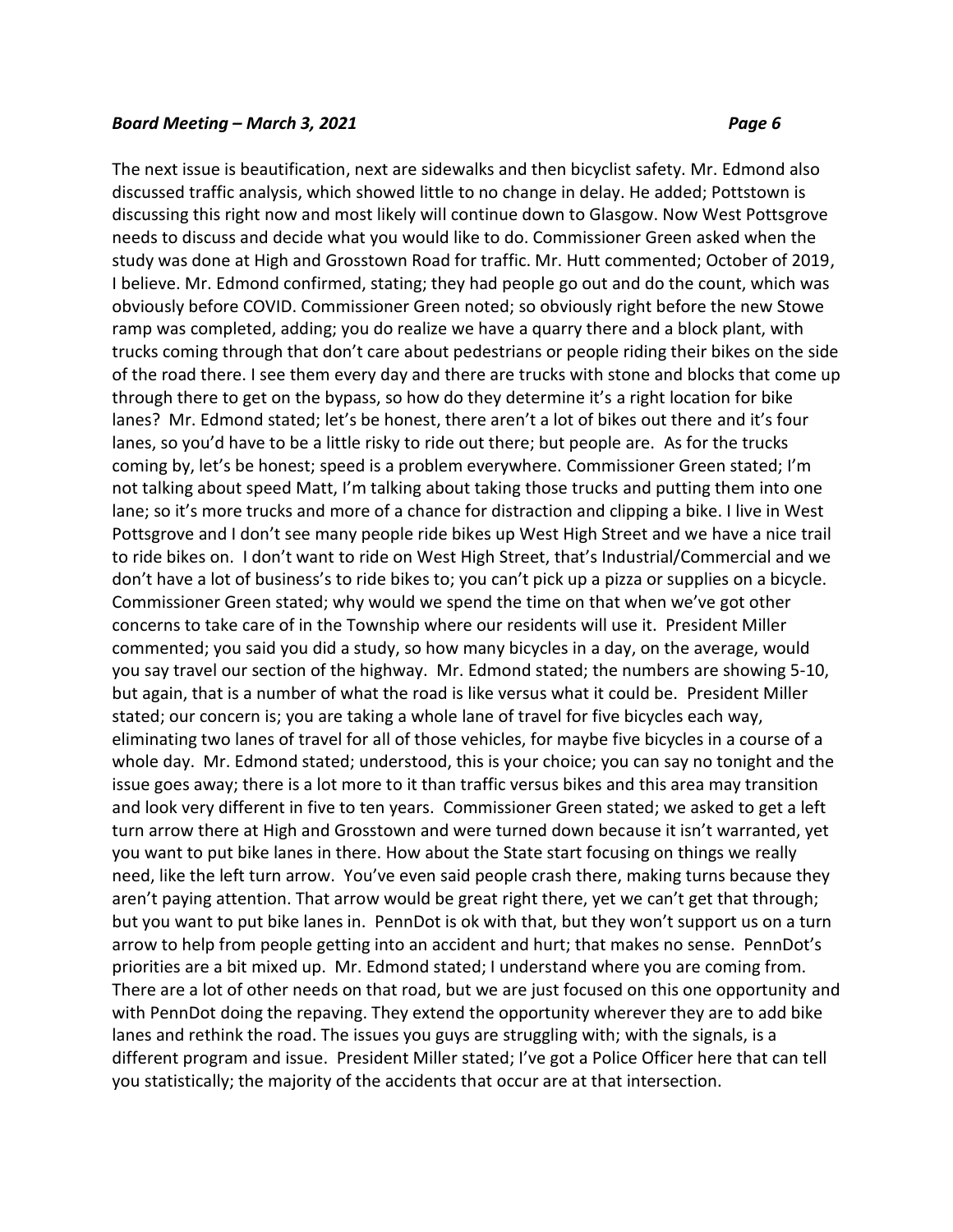President Miller continued; PennDot allowed us to put an extra lane for turning, but we asked and asked to have an arrow put in to cut down on accidents even more; that is the priority for the residents who live here. Why aren't we concentrating on the needs of the town, which is that turn lane. Commissioner Green addressed the comment made about allowing that area to grow eventually; I agree with you, eventually we can start getting more commercial businesses in there, but until then we need to focus on our priorities. Eventually maybe we can put bike lanes in, but that's not a priority, taking care of accidents is. Commissioner Valentine asked; will it be single lanes in both directions in Pottstown; from Manatawny up to Glasgow? Mr. Edmond stated; it's my understanding that if and when Pottstown sends the letter to PennDot with regards to if they want to have bike lanes as part of the road in our section, it will be at that time that PennDot will do the traffic design and at the end of their section it will end and go back to four lanes.

President Miller stated; at this time, I need a motion to accept it or not accept it. Commissioner Valentine commented; I would rather read his presentation. I would rather read the report than vote, because we saw pictures, but I like to actually read the report, I don't feel like I've got all of the information. Mr. Hutt asked Matt if they could send the report. Mr. Edmond noted; that report is still in draft form and they are still working on the Region, so it's not released yet. I was able to get a few pieces of it to plug in for tonight for your information. I will look around to see if there is something I can send out, but I cannot guarantee it. Commissioner Green commented; I don't think we should be doing any kind of vote if we don't have a report; if you can't produce a report, that means it's not complete and there's no sense on voting on something that's not complete.

A motion by Commissioner Green to table this and not vote until we get a report we can look at; seconded by Commissioner Valentine. Mr. Edmond interjected; just to be clear, there are two reports. The Pottstown Metropolitan Regional Planning Commission has a report which your Police Department most likely has as well. It is separate from the slide I showed you of the traffic analysis, which is in a memo sent to the Township about two months ago. That is available for you to review and the determining factor whether it will work. The Regional Study on High Street is basically an appendage to that, but you really need to look at that memo, which is available. Mr. Hutt asked Matt to send him the PowerPoint from tonight, which he agreed to do and noted; it will act as your visual. Roll Call to the motion: Palladino; yes, Valentine; yes, Green; yes, La Rosa; yes, Miller; yes.

#### *980 West High Street*

Solicitor Ottaviano commented; as you know, 980 West High Street is owned by the Township. On January 6, I had published in the Pottstown Mercury, a Notice indicating that the Township was looking for bids to sell the property, and asked for bids by our Meeting on February 3. By February 3, we did not receive any bids. Subsequently, I advertised the same Notice for bids for the sale of 980 West High, which was published on February 8<sup>th</sup>; asking for the bids to be received by the Township today. There were no bids received.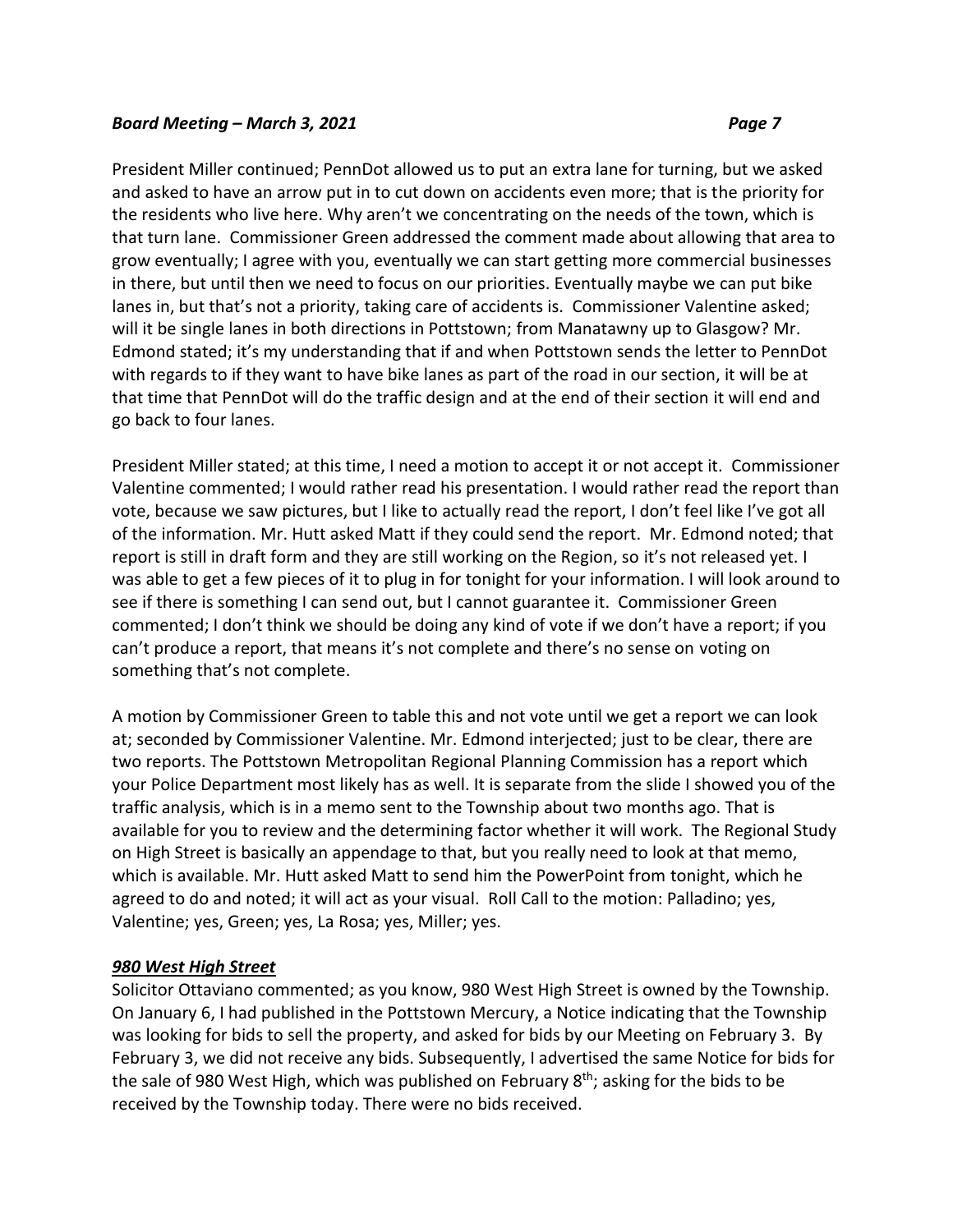### Since we have received no bids, we do not have to advertise anymore under PA law. If you would like, we could discuss this in Executive Session. We can enter into a Private Agreement of Sale with whomever we see fit.

### *Update on SafeCity – Chief of Police*

Mr. Hutt reported; our advertisement for the Chief of Police position closed on Monday, March 1, 2021. At the time of closing, we had 37 applicants. Our consulting group is vetting the resumes and will update us within the next week.

#### *Update on Grosstown Road Sanitary Sewer Project*

Mr. Hutt reported; as everyone can tell, our contractor is moving along smoothly; despite the weather interruptions in the previous month. Private work estimates were completed, thanks to our Public Works Department. All property owners who requested estimates were provided those figures. To date, a good deal have utilized the repayment option through the Township. We appreciate everyone's patience while we work to improve our infrastructure. The project completion date is targeted by the end of April 2021. A continued discussion of that project will fall under New Business.

#### *Update on Township's Upgraded Phone System*

Mr. Hutt reported; Comcast is or contracted vendor for this project. Unfortunately, they had some internal staffing issues that delayed progress. However, those have been resolved and our order has been finalized. Due to our own infrastructure being two separate buildings/systems, our price has increased an additional \$2,507.40/year, with the total at \$10,585.20/year. These rates are locked in for five years. Even though Comcast was on site multiple times, it seems they have discovered the correct configuration. We are still exploring the possibility to eventually have this amount taken from our Franchise Agreement proceeds. The price is still much lower than what any other vendor offered us during our exploratory discussions. Moving over the system; the Township Admin, PD and Public Works Departments will all move into an IP based system, giving us all a much needed technology upgrade. The phone system will be installed by month's end.

#### *NEW BUSINESS*

#### *Purchase of a 2021 Police Interceptor*

Mr. Hutt commented; Whitmoyer Auto Group has offered us a trade-in value of \$10,000 for our previous car #21, and an additional \$6,000 for car#23, which is out of warranty. The total for a new PD Interceptor with these trade-ins is \$18,100.00. Moving forward with this purchase will allow us to see value in the long-term just with warranty coverage and insurances. TRM quoted us \$6,195.31 for stripping the two vehicles, installation into the new cruiser and other necessary options, given the age difference of each vehicle. As for the License Plate Reader; we have the option to purchase an extended warranty for it at a cost of \$1,845.00 for one year. Officer in Charge; Tim Roeder is here to field any questions regarding the value of this tool, since it was installed previously in car #21.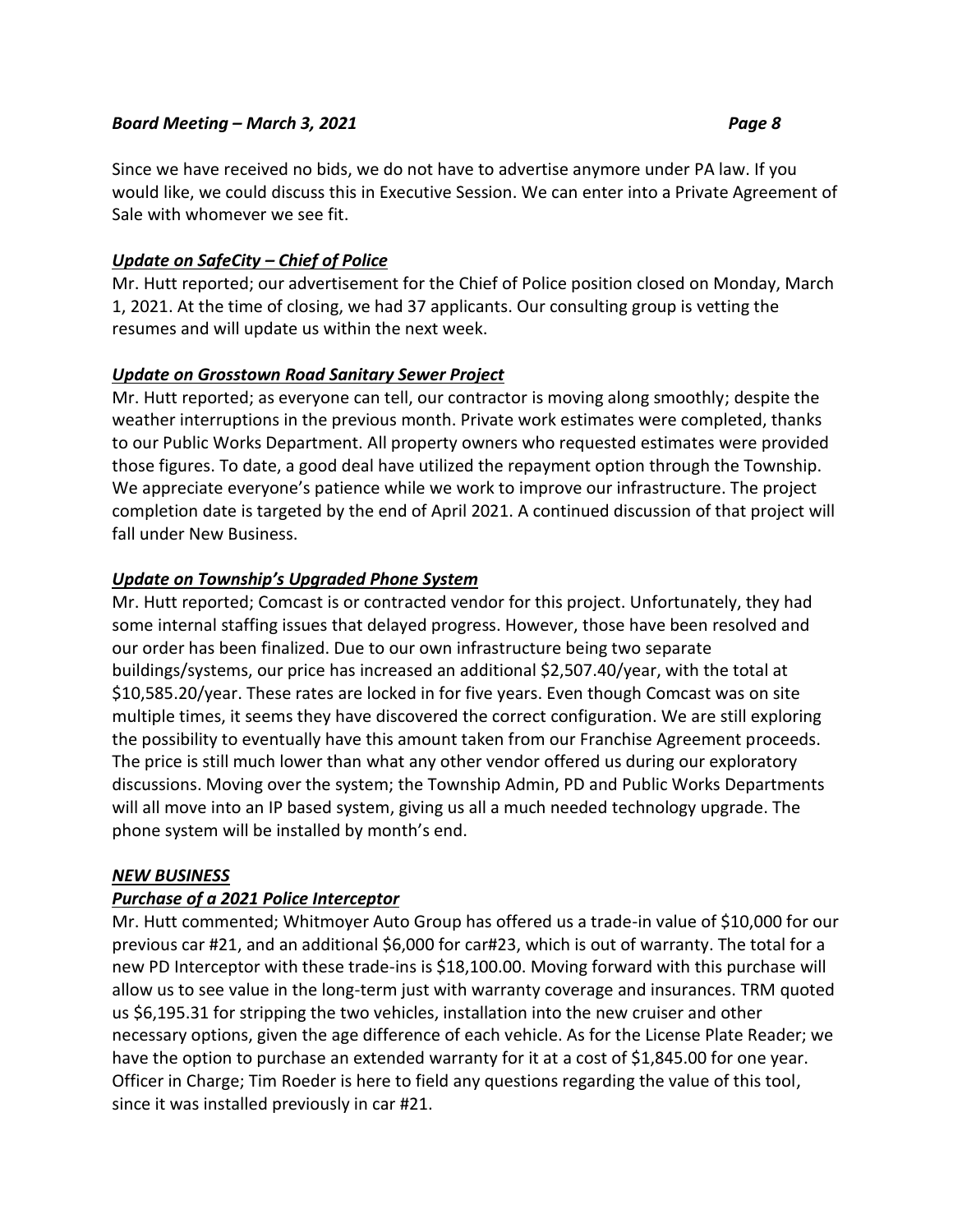President Miller referred to Mr. Hutt; the question has come up; can you briefly explain how this transitioned, since we had not budgeted for the new Police vehicle. Mr. Hutt explained; Police car #21 was our second newest Police Cruiser and we were experiencing multiple issues with it. It was constantly in the shop, out of rotation and not available for our Police Department. Many of these issues were not warranty covered, so it was costing the Township a decent amount of money for a newer vehicle. Car #23 was out of warranty, and anything that happens to that is on us. We were experiencing some issues with that one as well. This will be a brand new vehicle under warranty and we are hoping it resolves any issues with the cars. Commissioner Green asked Officer in Charge Roeder; why is there an extra warranty on the License Plate Reader, is it not under warranty anymore? Officer Roeder stated; the warranty just expired. Commissioner Green asked if the License Plate Reader was beneficial. Officer Roeder explained; yes, not only for the Township, but those records, because they are available for all departments. He added; if you have a vehicle that was involved in a crime, in let's say Lower Pottsgrove or Limerick, but the vehicle is living in West Pottsgrove; the reader can hit on that tag as you drive by it and take a recording of it. If there would be a stolen vehicle or an Amber Alert, that vehicle tag would be entered into NCIC. Then, that License Plate Reader would hit and an alert sent to the Officer that is using the patrol car. It goes beyond that with the investigative uses. That's through the whole country, and that technology is very valuable to law enforcement. Commissioner Green asked; how long is that Reader supposed to last? Officer Roeder stated; that I do not know; it's our first Reader and we haven't had it for more than a year. President Miller asked if there were any problems with the Reader. Officer Roeder stated; here and there, but not with the technology or hardware. Mr. Hutt noted; the two-year coverage is \$3,500 and the three-year coverage is \$5,200. Commissioner Green asked what the one-year coverage was; Mr. Hutt commented \$1,800.00.

A motion by Commissioner Green, seconded by Commissioner La Rosa to approve an extended one-year warranty on the *License Plate Reader*. When this warranty is up, they will revisit if there are any other tools that are newer that have come out and how it is working out. Roll Call: Palladino; yes, Valentine; yes, Green; yes, La Rosa; yes, Miller; yes.

With the purchase and up fit for the 2021 Police Interceptor, Commissioner La Rosa asked how it fits into the budget. Mr. Hutt explained; we get some of the Grant money back, which we didn't expect, but we will probably have to dip into our Reserves a little; but overall, not really. Vice President Palladino commented; you might want to explain how much the bill would've been with regards to repairs. Mr. Hutt noted; on the newest car; \$2,000 out of pocket, which was not covered by warranty, adding; the fuel tank and pump needed to be replaced. President Miller commented; and that is for a patrol car that is still, technically; under warranty. The other car is completely out of warranty, so anything that goes wrong with that car is on us and out of pocket. Vice President Palladino stated; this is the patrol car that every now and then, stops on you as well; you can't rely on that. Officer Roeder confirmed; that's car #21. Mr. Hutt stated; it's not a reliable car and not available for rotation.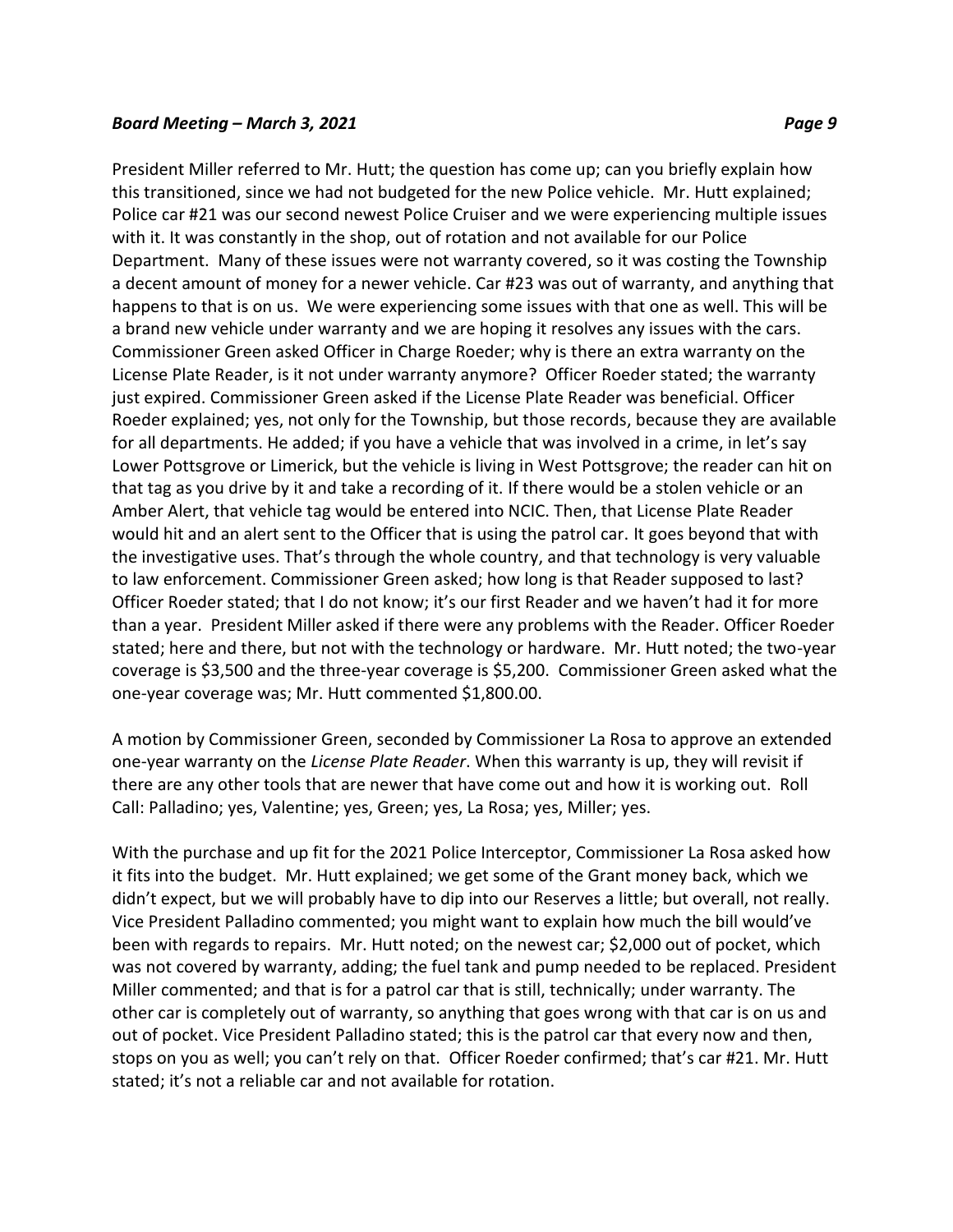A motion by Commissioner Green, seconded by Vice President Palladino to approve the purchase of the *2021 Police Interceptor*; including the up fit. Roll Call: Palladino; yes, Valentine; yes, Green; yes, La Rosa; yes, Miller; yes.

### *Roberts Drive/Road Overlay*

Mr. Hutt commented; we have the opportunity to proceed with the mill and overlay on Robert's Drive as a Change Order associated with our current Grosstown Road project. Our Engineers have concluded this project will be an additional \$51,975.00, which can be allocated out of the Grosstown Road loan funds, so we don't have to use Liquid Fuels funds. Since it's a Change Order for this project, and the money is there from the loan, we can use that. Commissioner Green noted; rather than tap into our Liquid Fuels; we would like to put that money towards other road projects in the Township since they really need it. Since we have the extra monies built into the loan, why not use it.

A motion by Commissioner Green, seconded by Commissioner La Rosa to approve moving forward on the Roberts Drive road overlay. Roll Call: Palladino; yes, Valentine; yes, Green; yes, La Rosa; yes, Miller; yes.

#### *Bhaumik Engineering, LLC*

Mr. Hutt reported; recently I have had discussions with multiple structural Engineering firms regarding the Township's desires to handle blighted properties. Debu Bhaumik, of Bhaumik Engineering, has agreed he could do this work for the Township on an as needed basis. Bhaumik Engineering has an hourly rate of \$130.00/hour and \$.58/mileage. I propose we approve his firm at this rate, to assist us in our endeavors.

A motion by Vice President Palladino, seconded by Commissioner Green to approve Bhaumik Engineering to work in the Township on the blighted properties, on an as needed basis. Roll Call: Palladino; yes, Valentine; yes, Green; yes, La Rosa; yes, Miller; yes.

#### *CITIZEN'S COMMENTS*

*Dennis Arms – 324 E. Race Street, Stowe* – noted he was on the Borough Council in Pottstown when bike lanes came to town, and there are residents and businesses that those bike lanes affect; that really don't like them. I appreciate the Commissioners comments, questioning this and if it's really in the best interest of the Township; thank you.

*Pat Griffin – 305 Jem Avenue, Stowe* – stated; with regards to the bike lanes; thank you for not taking action. I am for the Township Commissioners to vote against them. They are a terrible idea to appease maybe five people. "Build it and they will come", is not a smart business practice; especially in municipal government. The unforeseen costs of these bike lanes, such as the pavement markings that PennDot will shove down the Townships' throat, even though it's their responsibility to do; are going to mount up. Please, please do not vote in favor of the bike lanes.